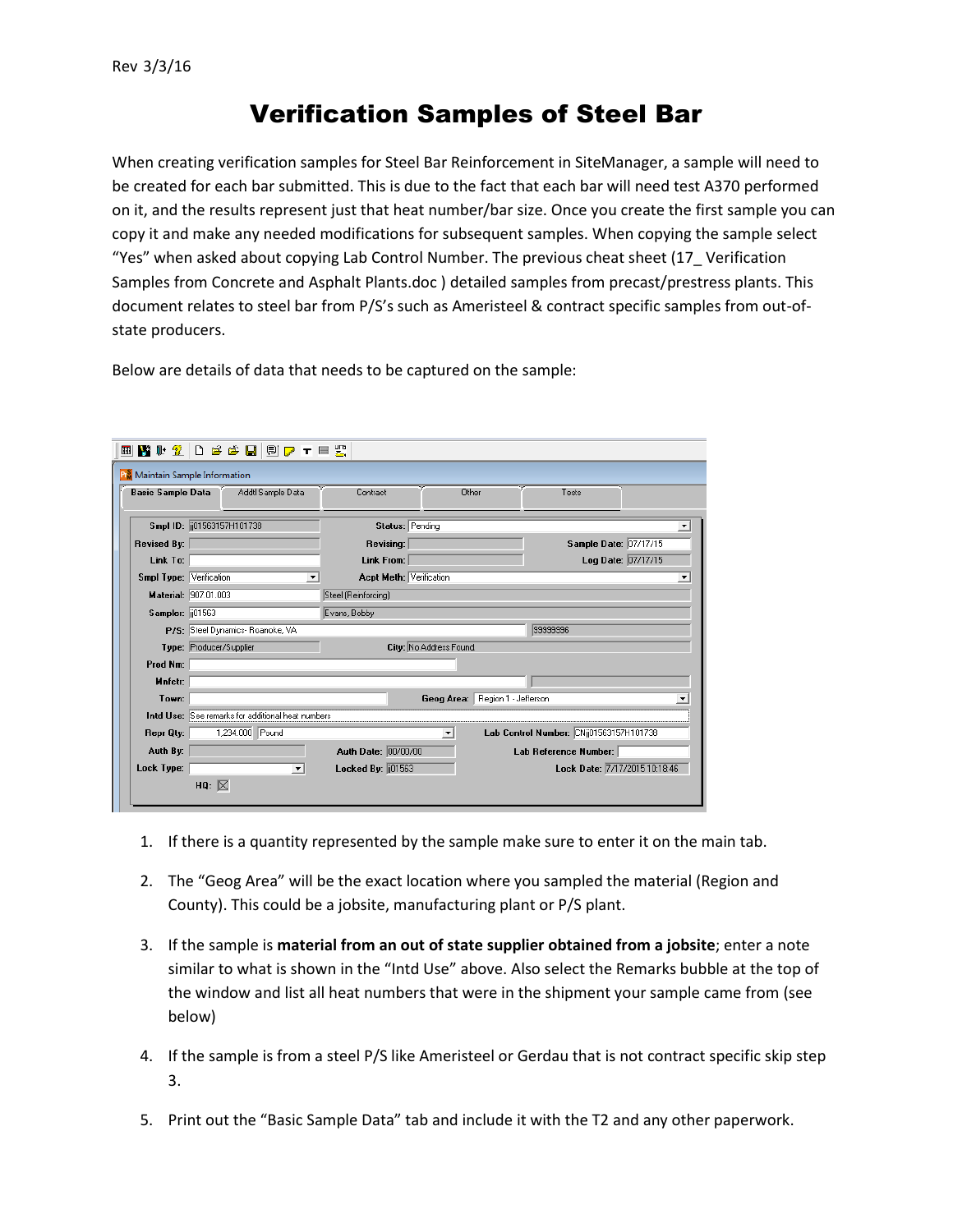| T                           |                                                   | ⊤ ା ≍ୁ                                               |            |          |
|-----------------------------|---------------------------------------------------|------------------------------------------------------|------------|----------|
| Maintain Sample Information |                                                   |                                                      |            |          |
| <b>Basic Sample Data</b>    | Addit sample Data                                 | Contract                                             |            | Other    |
|                             | Remarks (General Remarks) :                       |                                                      |            |          |
| Smpl ID: $\overline{10}$    |                                                   | represents heat numbers JK1471311, TM123491, 123456, |            | A.       |
| <b>Revised By:</b>          | 098765 and BR549XXL                               |                                                      |            |          |
| Link To:                    |                                                   |                                                      |            |          |
| Smpl Type: Ve               |                                                   |                                                      |            |          |
| Material: 90                |                                                   |                                                      |            |          |
| Sampler:  ii01              |                                                   |                                                      |            |          |
| <b>P/S: Ste</b>             |                                                   |                                                      |            |          |
| Type: Pro                   |                                                   |                                                      |            |          |
| Prod Nm:                    |                                                   |                                                      |            |          |
| Mnfctr:                     |                                                   |                                                      |            |          |
| T <sub>rum</sub>            |                                                   |                                                      | Geog Area: | Region 1 |
|                             | Intd Use: See remarks for additional heat numbers |                                                      |            |          |
| <b>Repr Lity.</b>           |                                                   |                                                      |            | Lab C    |

By policy, we require the person creating the sample to verify certification/mill test report meets buy America requirements. This will be done by selecting the box to the right of "Buy American" text and selecting the correct description from the dropdown. See example below:

| Maintain Sample Information |                             |        |                               |                                   |                    |
|-----------------------------|-----------------------------|--------|-------------------------------|-----------------------------------|--------------------|
| Basic Sample Data           | Addtl Sample Data           |        | Contract                      | Other                             | Tests              |
|                             |                             |        |                               |                                   |                    |
|                             | Smpl ID: [[01563157H101738] |        | <b>Buv American: X Spaces</b> |                                   |                    |
| Regst By:                   |                             |        |                               | Certified Mill Test Report        |                    |
|                             |                             | Spaces |                               | FHWA Waiver                       |                    |
| Smpl Size:                  |                             |        |                               | Minimum use exemption per SP 106A |                    |
| <b>Dist from Grade:</b>     |                             | Spaces |                               | Spaces                            |                    |
| Station:                    |                             |        | Offset:                       |                                   |                    |
|                             | Smpld From: CNZ123 jobsite  |        |                               |                                   |                    |
| <b>Smpl Origin:</b>         |                             |        |                               |                                   |                    |
| <b>Control Type: Spaces</b> | $\blacktriangledown$        |        | <b>Cntrl Number:</b>          |                                   | <b>Seal Number</b> |
| Design Type: Spaces         |                             |        | Mix ID:                       |                                   |                    |

Currently contracts will be captured on the "Other" tab. Once we start activating materials for new contracts the following paragraph will go into effect:

The next step will be creating a line for ALL contract items the material will be used in. You can hold down the Ctrl key and select multiple items when shipment will be used in more than one contract item. There is no need to enter a quantity in the Represented Qty field of this tab of the sample.

|                    | Basic Sample Data | Addtl Sample Data   | <b>Contract</b>                |                     | Other      |                  | Tests                                       |              |                                   |   |
|--------------------|-------------------|---------------------|--------------------------------|---------------------|------------|------------------|---------------------------------------------|--------------|-----------------------------------|---|
| Sample             | j01563157H101738  |                     |                                |                     |            |                  |                                             |              |                                   |   |
| <b>Contract ID</b> | Project           | Line<br><b>Item</b> | Proposal<br><b>Line Number</b> | Item Code Fed State | Pri Nbr    | <b>Matri Qtv</b> | <b>Cont Est</b> Represented Material<br>Qty | Unit         | Reported Sati<br><b>Matri Qtv</b> | м |
| <b>CNZ123</b>      | 52005-3223-14     | 0800                |                                | 611-38.01           | NH-15(103) | 0.000            |                                             | $.000$ Pound | 0.000                             |   |

On the "Other" tab of the sample select the destination lab and create a line for the heat number and one for the size of the bar this sample represents. Contracts without active materials will also be captured on the "Other" tab.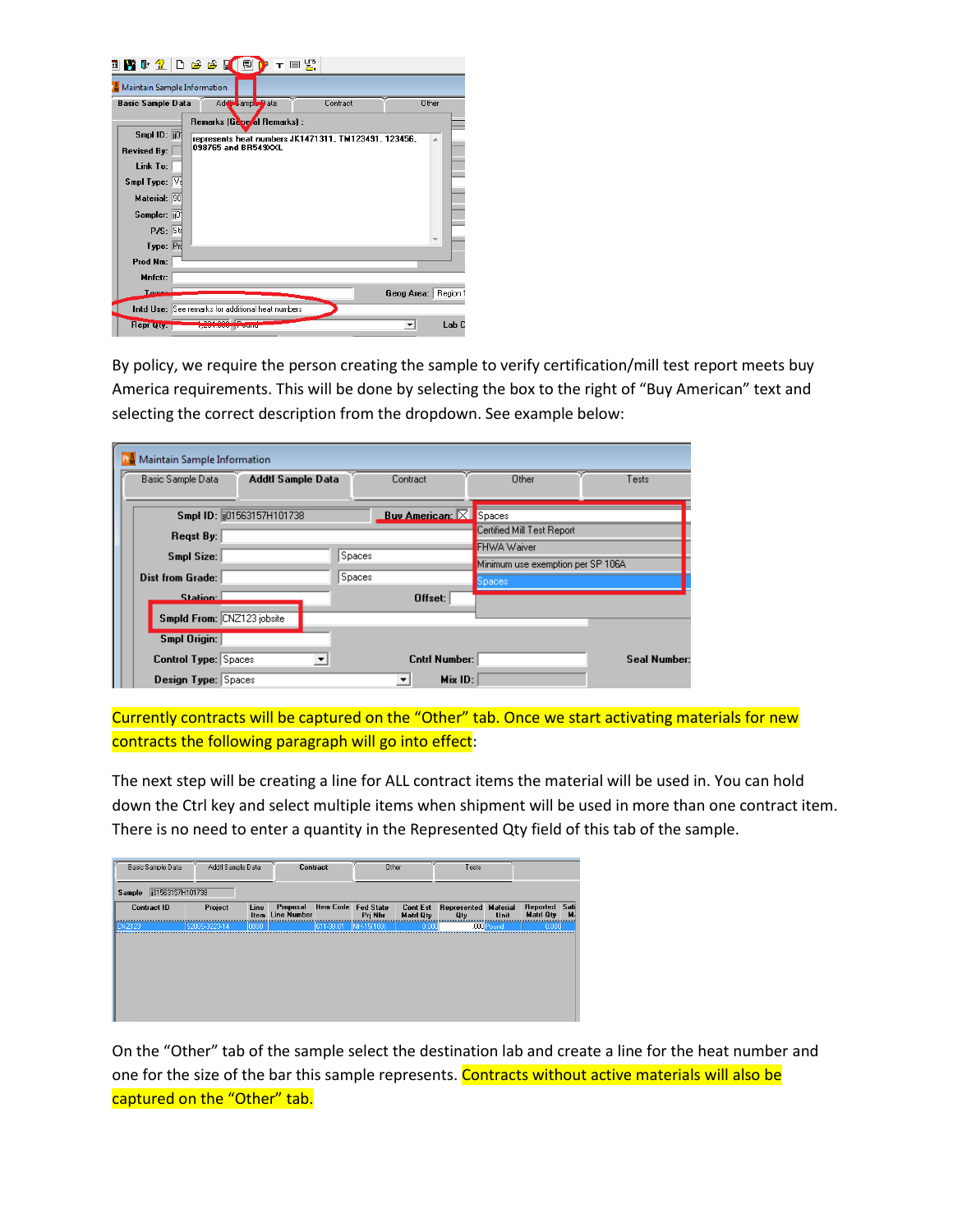| Ρů<br>Maintain Sample Information      |                                  |                                         |       |
|----------------------------------------|----------------------------------|-----------------------------------------|-------|
| Basic Sample Data<br>Addtl Sample Data | Contract                         | <b>Other</b>                            | Tests |
| ij06792153U075546<br>Sample            |                                  |                                         |       |
| Type                                   | ID                               | <b>Description</b>                      |       |
| <b>Destination Lab</b>                 | TDOT619000                       | DEST - TDOT Headquarters/Receiving Dock |       |
| <b>Heat Number</b>                     | $\blacktriangledown$ 57146300/02 |                                         |       |
| Size                                   | ▼ #6                             |                                         |       |
|                                        |                                  |                                         |       |
|                                        |                                  |                                         |       |
|                                        |                                  |                                         |       |

Add default test. Also attach paper w/ sample ID to rebar so lab can easily identify.

The steps below are for additional samples taken the same day from the same P/S:

First, if it is a contract specific sample, copy the text you entered into the remarks bubble of your initial sample (this data is not carried over to a copied sample). Then select "Services" and Copy Sample:

| File<br>Е                     | <b>AASHTO SiteManager</b><br>ut Services vindow<br>Help |                                       |                                              |
|-------------------------------|---------------------------------------------------------|---------------------------------------|----------------------------------------------|
| 画野』                           | <b>Remarks</b>                                          | $Ctrl + Alt + R$                      |                                              |
| <b>Pr</b> <sup>S</sup> Mainta | <b>Attachments</b>                                      |                                       |                                              |
| <b>Basic 9</b>                | <b>Process Status</b>                                   |                                       | Other<br>Iontract<br>Tests                   |
|                               | Authorize                                               | Ctrl+Shift+Z                          |                                              |
| $S_{\rm II}$                  | Unauthorize                                             | Ctrl+Shift+U                          | Status: Logged                               |
| Revise                        | Revise                                                  | Ctrl+Shift+I                          | Sample Date: 07/17/15<br>Revising:           |
| Lir                           | <b>Void Sample</b>                                      | $Ctrl + Alt + V$                      | Log Date: 07/17/15<br>Link From:             |
| <b>Smpl</b>                   | Lab Report                                              | Ctrl+Shift+L                          | <b>Acpt Meth: Verification</b>               |
| Ma                            | Testers                                                 | Ctrl+Shift+T                          | hforcing)                                    |
| Sa                            | Enter/View Test Data                                    | Ctrl+Shift+V                          | bby                                          |
|                               | Related Sample Tests                                    | Curronal D                            | 99999996                                     |
|                               | Copy Sample                                             | Ctrl+Shift+C                          | City: No Address Found.                      |
| Pro                           | Disposition Personal                                    | $C_{\text{max}}$ and $C_{\text{max}}$ |                                              |
|                               | <b>Assign Tests</b>                                     | $Ctrl + Alt + T$                      |                                              |
|                               | <b>Print Label</b>                                      | $Ctrl + Alt + B$                      | Geog Area: Region 1 - Jefferson              |
| Into                          | <b>LIMS</b>                                             | $Ctrl + Alt + L$                      |                                              |
| Repr Uty:                     | 1,234.000 Pound                                         |                                       | Lab Control Number: CNij01563157H101738<br>▾ |

You will be asked about the "Lab Control Number" for this new sample. Select "Copy lab control number from existing sample". This will make it easy to find all samples this P/S had sampled on this day.

A new sample will open. Add the data from the previous samples remarks bubble to this sample. Verify all the needed data is on each tab of the sample. Change the Heat number on the "Other" tab to match the heat number of the material represented by this sample. Tests are not copied over so they will need to be added to this sample.

Continue the process of copying samples until you have a sample for each bar being submitted.